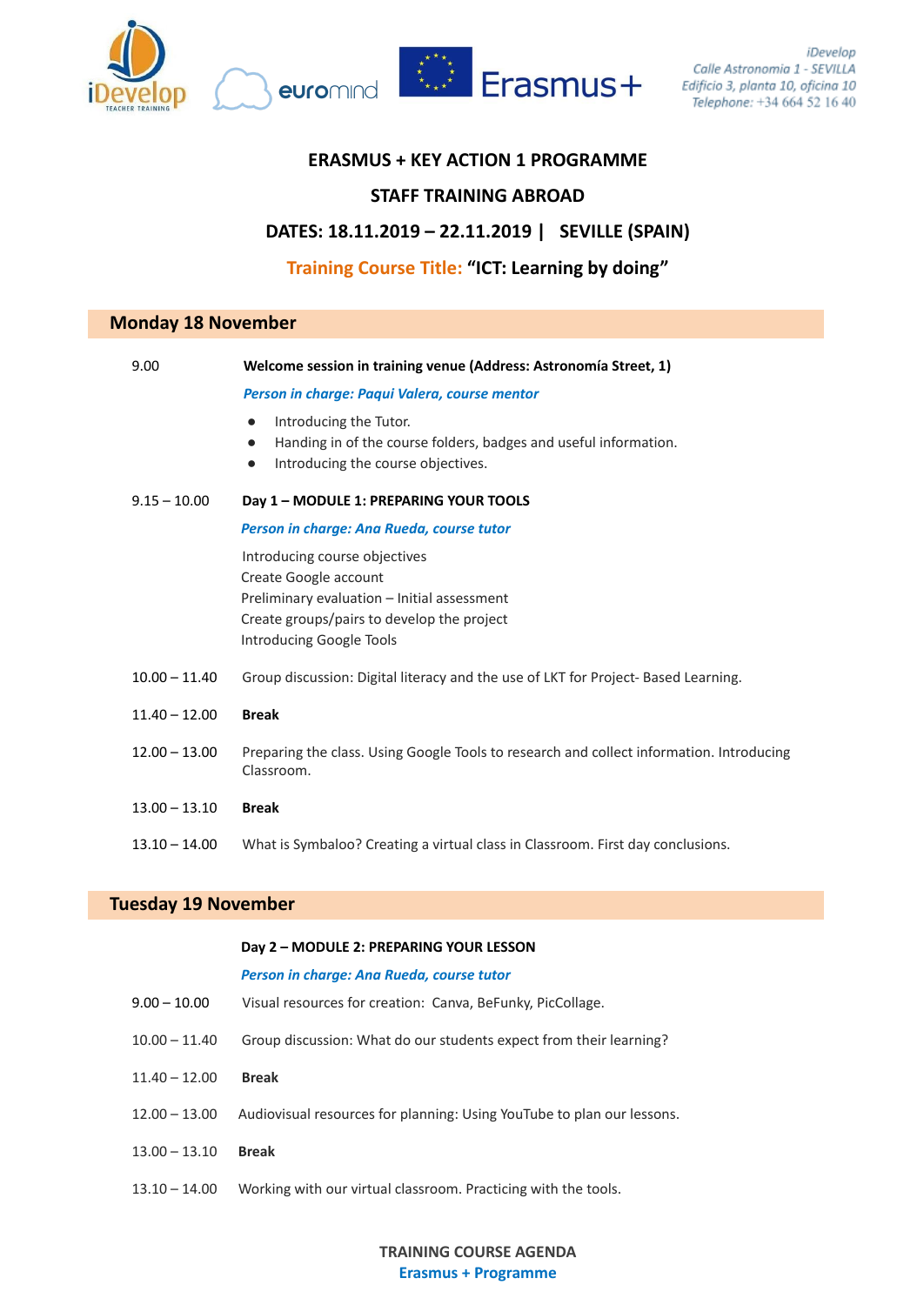



# **Wednesday 20 November**

### **Day 3 – CREATE**

| Person in charge: Ana Rueda, course tutor |                                                                                                               |  |
|-------------------------------------------|---------------------------------------------------------------------------------------------------------------|--|
| $9.00 - 10.30$                            | Class Debate: What is <i>flipped classroom</i> ?                                                              |  |
| $10.30 - 11.40$                           | Audio resources for creation: Downloading audio and editing.<br>Video resources for creation: Vibby, Kapwing. |  |
| $11.40 - 12.00$                           | <b>Break</b>                                                                                                  |  |
| $12.00 - 12.30$                           | Presentation tools: Creating a website with Google Sites.                                                     |  |
| $12.30 - 13.40$                           | <b>Break</b>                                                                                                  |  |
| $13.40 - 14.00$                           | Presentation tools for teachers and students: Pixton, PowToon, Atavist.                                       |  |

## **Thursday 21 November**

## **Day 4 – CREATE II**

### *Person in charge: Ana Rueda, course tutor*

| $9.00 - 9.40$   | Using infographics and QR codes for our lessons.                 |
|-----------------|------------------------------------------------------------------|
| $9.40 - 10.00$  | <b>Break</b>                                                     |
| $10.00 - 10.20$ | Class Debate: Uses of wikis in Education.                        |
| $10.20 - 11.20$ | New collaborative tools: Glogster.                               |
| $11.20 - 11.30$ | <b>Break</b>                                                     |
| $11.30 - 12.00$ | Group discussion: How to make parents involved in our classroom? |
| $12.00 - 14.00$ | Class Management: ClassDojo and Edmodo.                          |

# **Friday 22 November**

### **Day 5 – ASSESS AND FEEDBACK**

### *Person in charge: Ana Rueda, course tutor*

- 9.00 9.40 Group Discussion: How to create effective and engaging assessment? Classroom: Create an Assignment.
- 9.40 10.00 **Break**
- 10.00 11.20 Gamification in assessment: Kahoot.
- 11.20 11.30 **Break**

## **TRAINING COURSE AGENDA Erasmus + Programme**